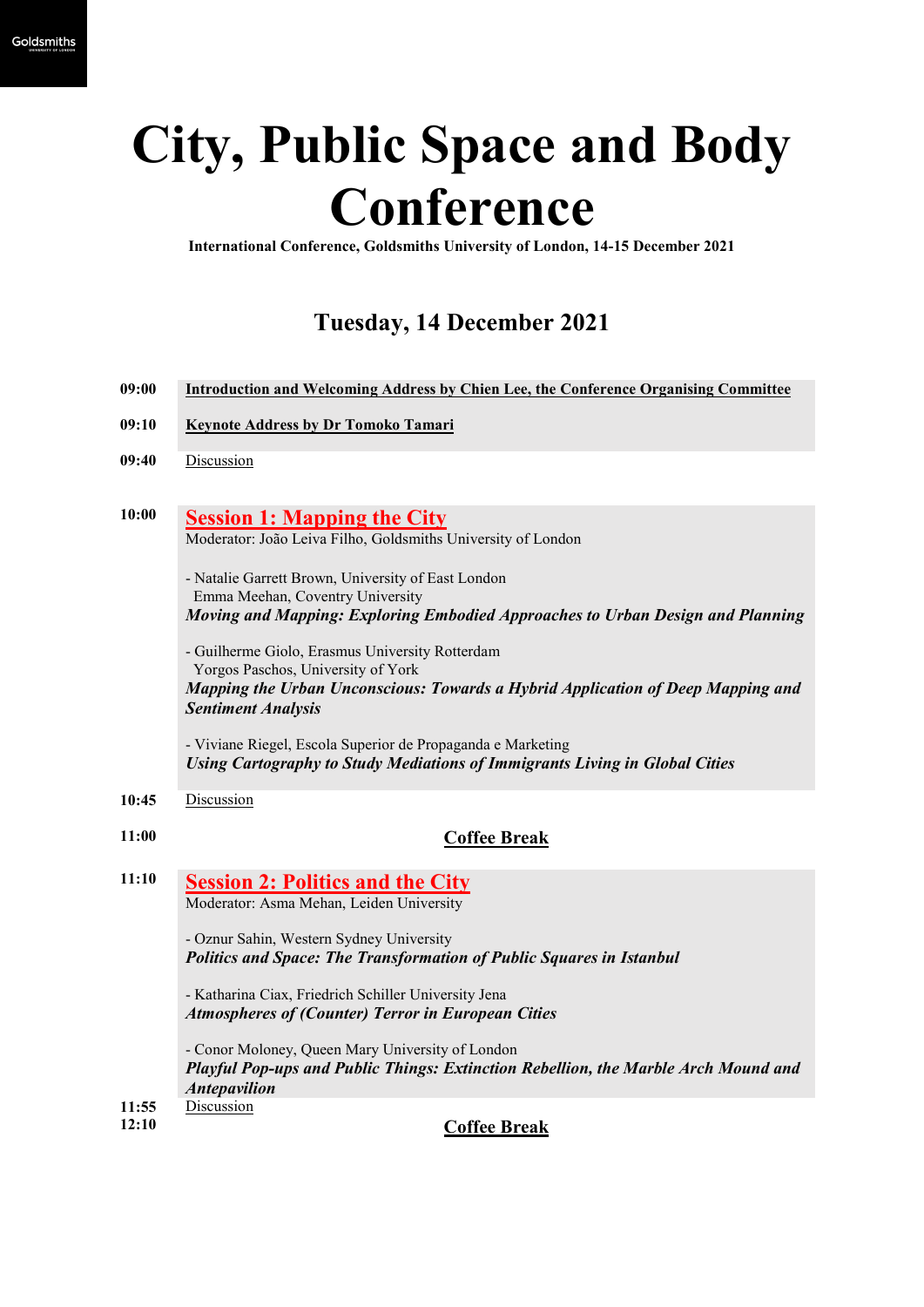| 12:20              | <b>Session 3: Docile/Defiant Body</b><br>Moderator: Asma Mehan, Leiden University                                                                                                    |  |  |  |  |
|--------------------|--------------------------------------------------------------------------------------------------------------------------------------------------------------------------------------|--|--|--|--|
|                    | - Alexandra Pereira-Edwards, Canadian Centre for Architecture<br><b>Public Bodies: On Cities, Infrastructures and Intimacies</b>                                                     |  |  |  |  |
|                    | - Maryam Foroughi<br>Beautiful! Bad! Or Revolutionary? State of Representation of the Disobedient Body of<br>Middle Eastern Woman in the Street at the Revolutionary Moment          |  |  |  |  |
|                    | - Cansu Sonmez, Gran Sasso Science Institute<br>Affective Resettlement and Sense of Place: Embodied Experiences of Infrastructural<br><b>Developments in Hasankeyf Town, Turkey</b>  |  |  |  |  |
| 13:05              | Discussion                                                                                                                                                                           |  |  |  |  |
| $13:20 -$<br>14:00 | <b>Lunch Break</b>                                                                                                                                                                   |  |  |  |  |
| 14:00              | <b>Keynote Address by Professor Les Back</b><br>Moderator: Chien Lee, Goldsmiths University of London                                                                                |  |  |  |  |
| 14:30              | Discussion                                                                                                                                                                           |  |  |  |  |
| 14:40              | <b>Session 4: The Pandemic City</b><br>Moderator: Mahsa Alami Fariman, Goldsmiths University of London                                                                               |  |  |  |  |
|                    | - Kristyna Ilek, University of Amsterdam<br>Solitude and Loneliness: Significance of Affects in Reshaping of Private Places in<br><b>Performance Art Practices</b>                   |  |  |  |  |
|                    | - Angela Denore Lopez, Universidad Carlos III de Madrid<br>Natalia Botonaki, Universidad Carlos III de Madrid<br><b>Public Space and its Narratives: A (Non) Random Distribution</b> |  |  |  |  |
|                    | - Fabio Bertoni<br>Youth in Danger/Dangerous: The Governability of Nightlife in the Pandemic City                                                                                    |  |  |  |  |
| 15:25              | Discussion                                                                                                                                                                           |  |  |  |  |
| 15:40              | <b>Coffee Break</b>                                                                                                                                                                  |  |  |  |  |
| 15:50              | <b>Session 5: The Experiential City</b><br>Moderator: Mahsa Alami Fariman, Goldsmiths University of London                                                                           |  |  |  |  |
|                    | - Katalin Halász, Brunel University London<br><b>Wearing as an Act of Citizenship</b>                                                                                                |  |  |  |  |
|                    | - Elena Cologni, Anglia Ruskin University<br>The Journey From Home to Work through the Experience of The Venice Weaving<br><b>Factory's Workers</b>                                  |  |  |  |  |
| 16:20              | Discussion                                                                                                                                                                           |  |  |  |  |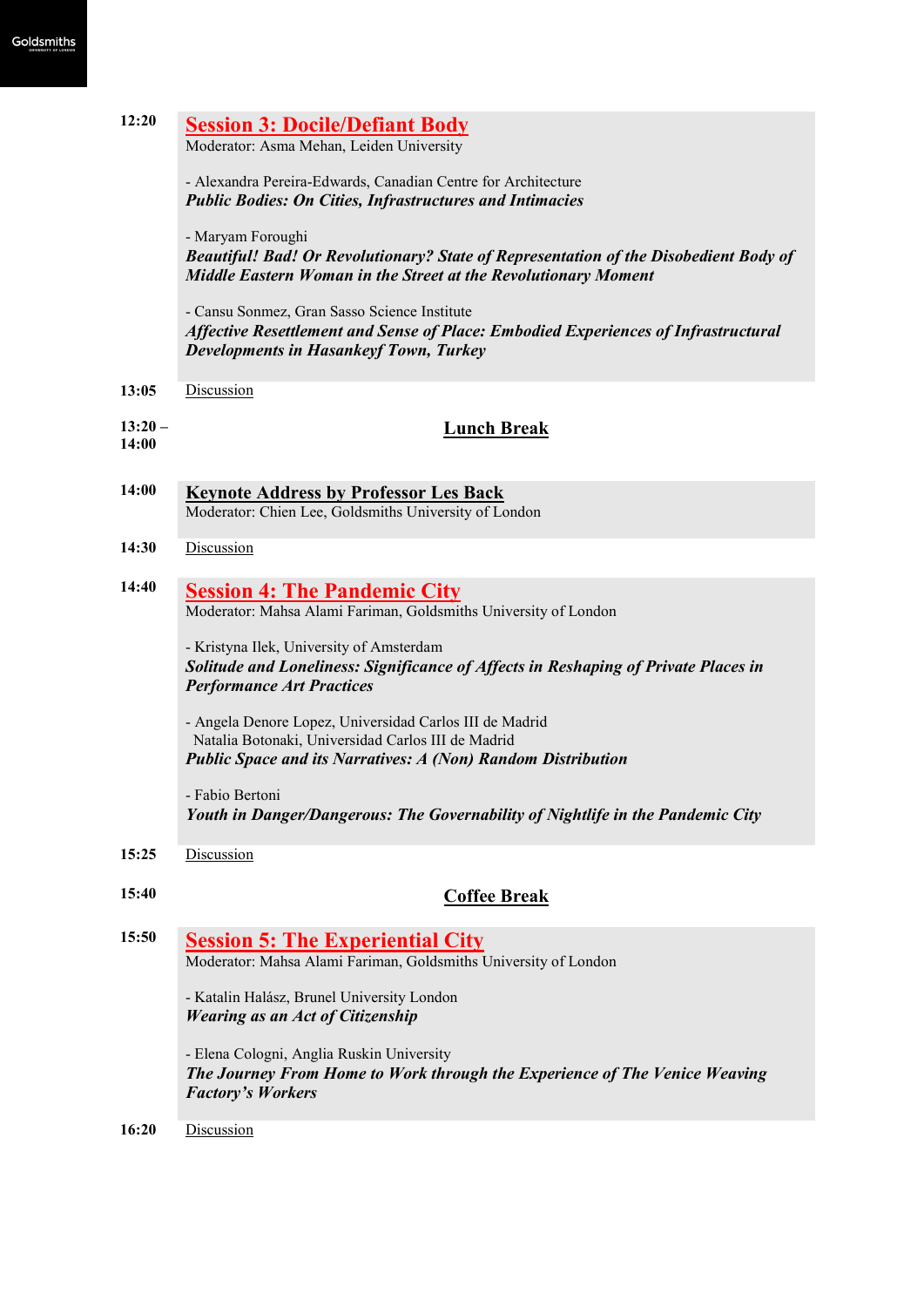## **Wednesday, 15 December 2021**

- **09:00 Introduction and Welcoming Address by Mahsa Alami Fariman, the Conference Organising Committee**
- **09:10 Keynote Address by Dr Aya Musmar**
- **09:40** Discussion
- **10:00 Session 6: [De]Colonial City** Moderator: Gary Hall, Coventry University

- Francisca Elizabeth Pimentel Fuentes, Pontificia Universidad Católica de Chile *Decolonise Femininity in Public Monuments, Santiago of Chile*

- Elliot C. Mason, Uppsala University *Building Black Against Architecture*

- Laura Linsi, Central Saint Martins, University of the Arts London *Weak Monument*

- **10:45** Discussion
- 

### **11:00 Coffee Break**

## **11:10 Session 7: Innovative Methodologies**

Moderator: Sabine Coady Schäbitz, Coventry University

- Immanuel Koh, Singapore University of Technology and Design Elissa Gowika Hartanto, Singapore University of Technology and Design *Neuro-Participatory Design: Neuroarchitecture with Natural Language Processing & Eye Tracking*

- Olivia Butler, Uppsala University *Towards a New Taxonomy of Space*

- Constanza Contreras Saffie, University Diego Portales *Sensitive Tool with Gender Perspective for the Identification of Vulnerable Landscapes: The Importance of Experience in Urban Landscape Planning and Modification*

- **11:55** Discussion
- 

**12:10 Coffee Break**

**12:20 Session 8: Performance and the City**  Moderator: Mel Jordan, Coventry University

> - Gloria Calderone, University of Florence *Urban Bodies and Human Spaces: Questioning The Possibilities of Resignifying Neighbourhood Places Through Performing Arts in Florence*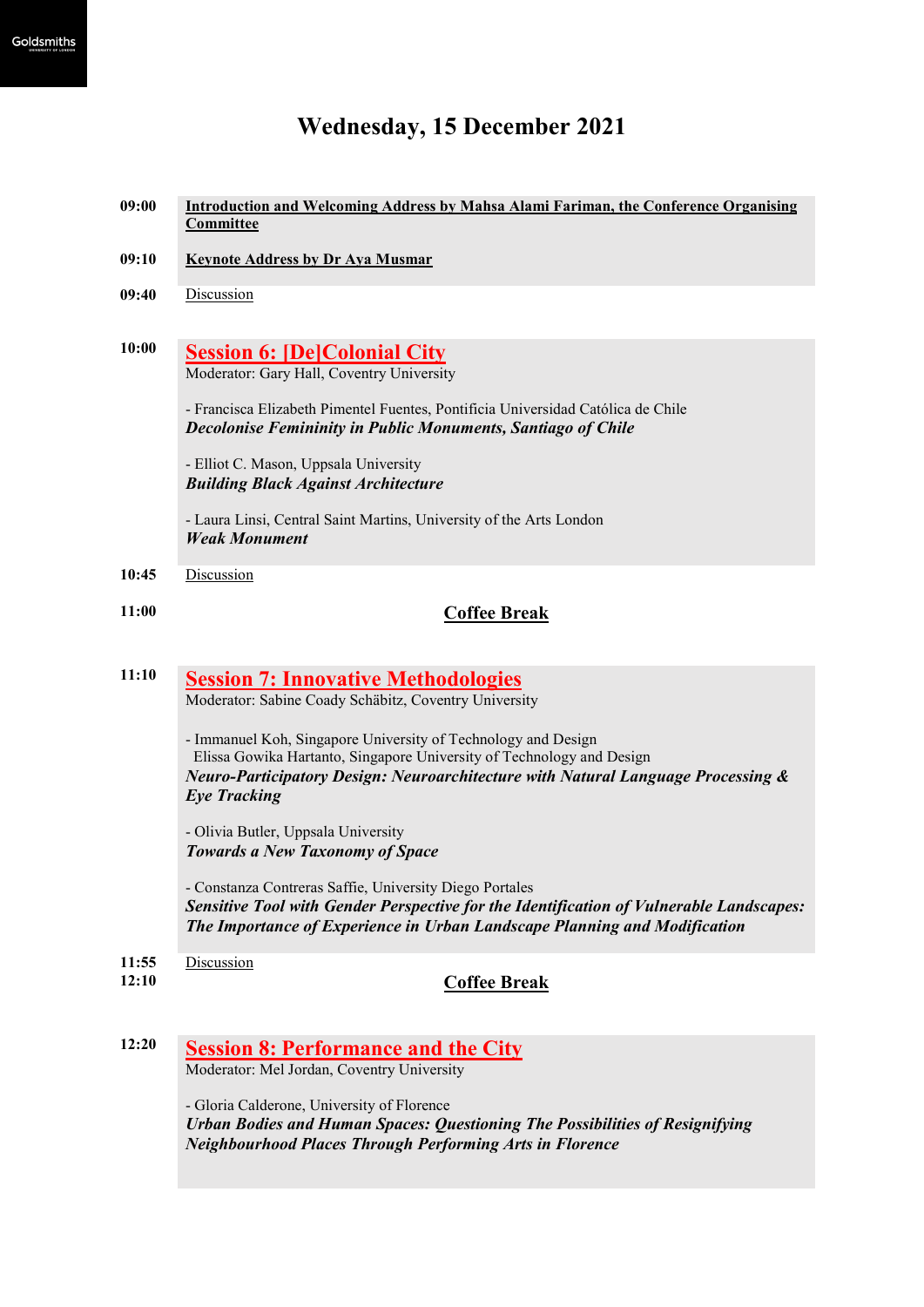|                    | - Helen Stratford, Sheffield Hallam University<br>Feminist Performative Architectures: Making Space in and with Public Space                                                                                     |  |  |  |  |  |  |
|--------------------|------------------------------------------------------------------------------------------------------------------------------------------------------------------------------------------------------------------|--|--|--|--|--|--|
|                    | - Laura Lamas-Abraira, Universitat Oberta de Catalunya<br>Joan Pujolar, Universitat Oberta de Catalunya<br>Alba Colombo, Universitat Oberta de Catalunya                                                         |  |  |  |  |  |  |
|                    | <b>Silent Choirs: Space, Body and Identity</b>                                                                                                                                                                   |  |  |  |  |  |  |
| 13:05              | Discussion                                                                                                                                                                                                       |  |  |  |  |  |  |
| $13:20 -$<br>14:00 | <b>Lunch Break</b>                                                                                                                                                                                               |  |  |  |  |  |  |
| 14:00              | <b>Session 9: Sensing the City</b><br>Moderator: Siegrun Salmanian, Goldsmiths University of London                                                                                                              |  |  |  |  |  |  |
|                    | - Nima Bayramzadeh, Islamic Azad University of Tabriz                                                                                                                                                            |  |  |  |  |  |  |
|                    | Identify the Pleasant Sounds in the Public Spaces: the Case of Mellat Riverside Park,<br>Urmia, Iran                                                                                                             |  |  |  |  |  |  |
|                    | - Jake Williams, Birmingham University<br><b>Shazam Walks and Voice Notes: Soundscape, Urbanism, and Sonic Territories</b>                                                                                       |  |  |  |  |  |  |
|                    | - Diti Bhattacharya, Griffith University<br>Travelling within the Confines of Stereotype: Oscillating Between the 'Sexualised Gaze'<br>and 'Ignorance' as A Solo Travelling South Asian Woman in Rural Australia |  |  |  |  |  |  |
| 14:45              | Discussion                                                                                                                                                                                                       |  |  |  |  |  |  |
| 15:00              | <b>Coffee Break</b>                                                                                                                                                                                              |  |  |  |  |  |  |
| 15:10              | <b>Session 10: Bodies on the Move</b>                                                                                                                                                                            |  |  |  |  |  |  |
|                    | Moderator: Nirmal Puwar, Goldsmiths University of London                                                                                                                                                         |  |  |  |  |  |  |
|                    | - Pravah Khandekar, Sir JJ College of Architecture<br>Atimanyu Vashishth, Sir JJ College of Architecture<br>Eben Felix                                                                                           |  |  |  |  |  |  |
|                    | <b>Varanasi: An inquiry into Space, Performance and Bodies</b>                                                                                                                                                   |  |  |  |  |  |  |
|                    | - Mohammad Nazarpour, Tarbiat Modares University<br>The Lived Body: How Cycling Can Change Urban Experience?                                                                                                     |  |  |  |  |  |  |
|                    | - Krish Nathaniel, University of the Arts London<br>Jaywalking is a Fantasy Crime: The Sad Story of De-risking the City                                                                                          |  |  |  |  |  |  |

**15:55** Discussion

**16:10 Coffee Break**